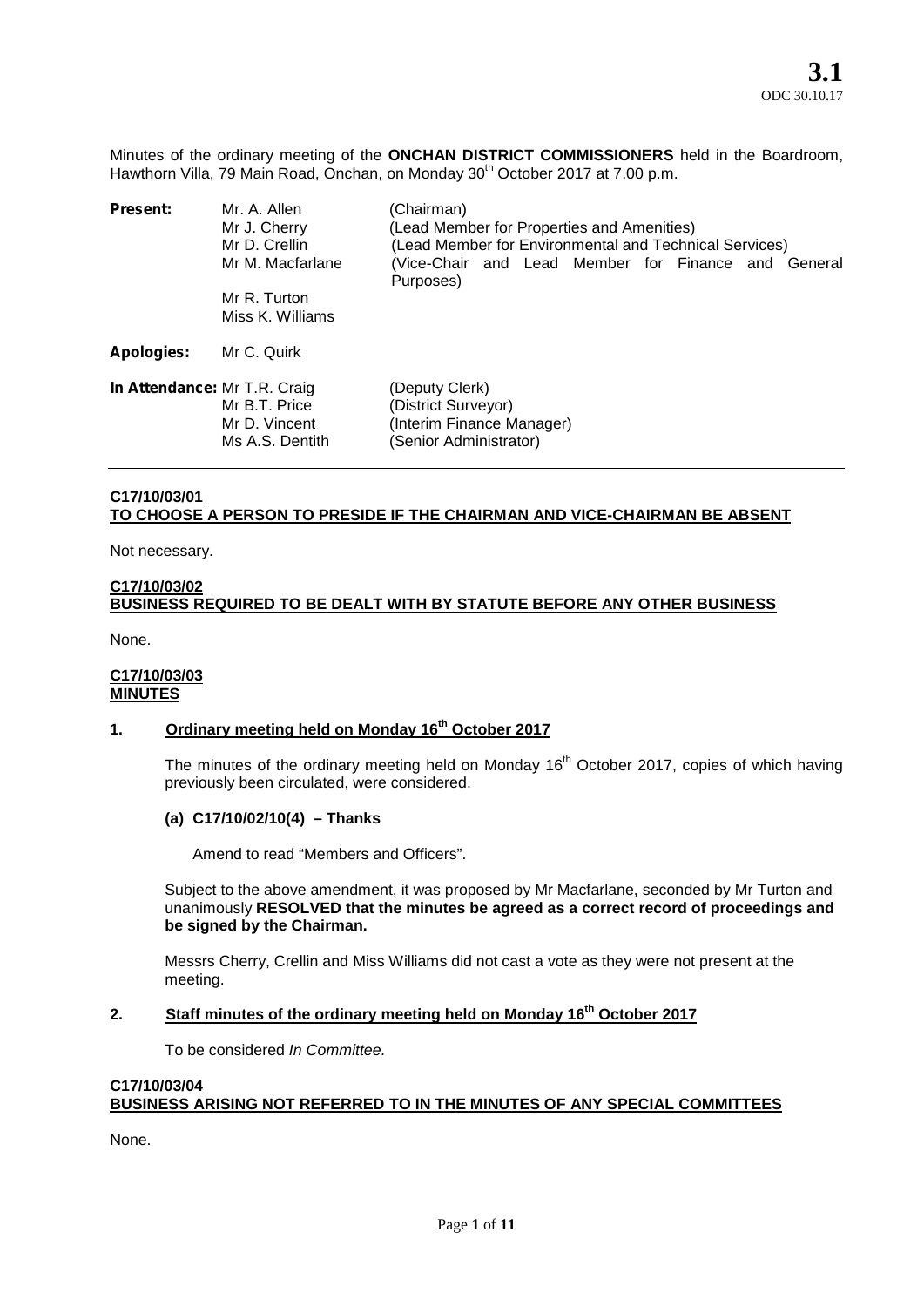## **C17/10/03/05 BUSINESS EXPRESSLY REQUIRED BY STATUTE TO BE DONE**

None.

#### **C17/10/03/06 BUSINESS ADJOURNED FROM A PREVIOUS MEETING**

## **1. C16/10/02/06(1) - Civic Sunday**

The Deputy Clerk advised that the matter had previously discussed. Clarification was given with regard to the minutes of 22 May 2017, which state:-

*"that Civic Sunday be held in September. Further that Civic Sunday where possible, be held on the 2nd Sunday in July."*

A Member stated that they would like to see Civic Sunday return to the  $3^{rd}$  Sunday in May, being the first civic service in the municipal year.

Members requested that the Clergy of the District be contacted to see if the third Sunday would be available to hold the Civic Sunday. Matter to be brought back to the next meeting of the Board.

## **2. C16/10/02/09(1) – Torchlight Procession**

Chairman advised that the Onchan Silver Band is not available for this year's torchlight procession due to other commitments. Members agreed that Ellan Vannin Pipes and Drums will lead the procession.

Discussion ensued with regard to the selling of lit torches, it was agreed that community groups be approached to see if they would like to carry the lit torches. For the procession it was agreed that more stewards be required to monitor the safe usage of the lit torches.

It was suggested that the school choirs be approached to perform at the Onchan Hub.

## **3. C16/10/01/18(1) – Onchan Raceway - Lease**

To be considered In Committee.

## **4. C16/10/01/18(2) – Onchan AFC - Licence**

To be considered In Committee.

## **5. C16/10/02/17(3) – Mission Statement**

To be considered In Committee.

## **5. C16/10/02/18(1) – Christmas Trees**

To be considered In Committee.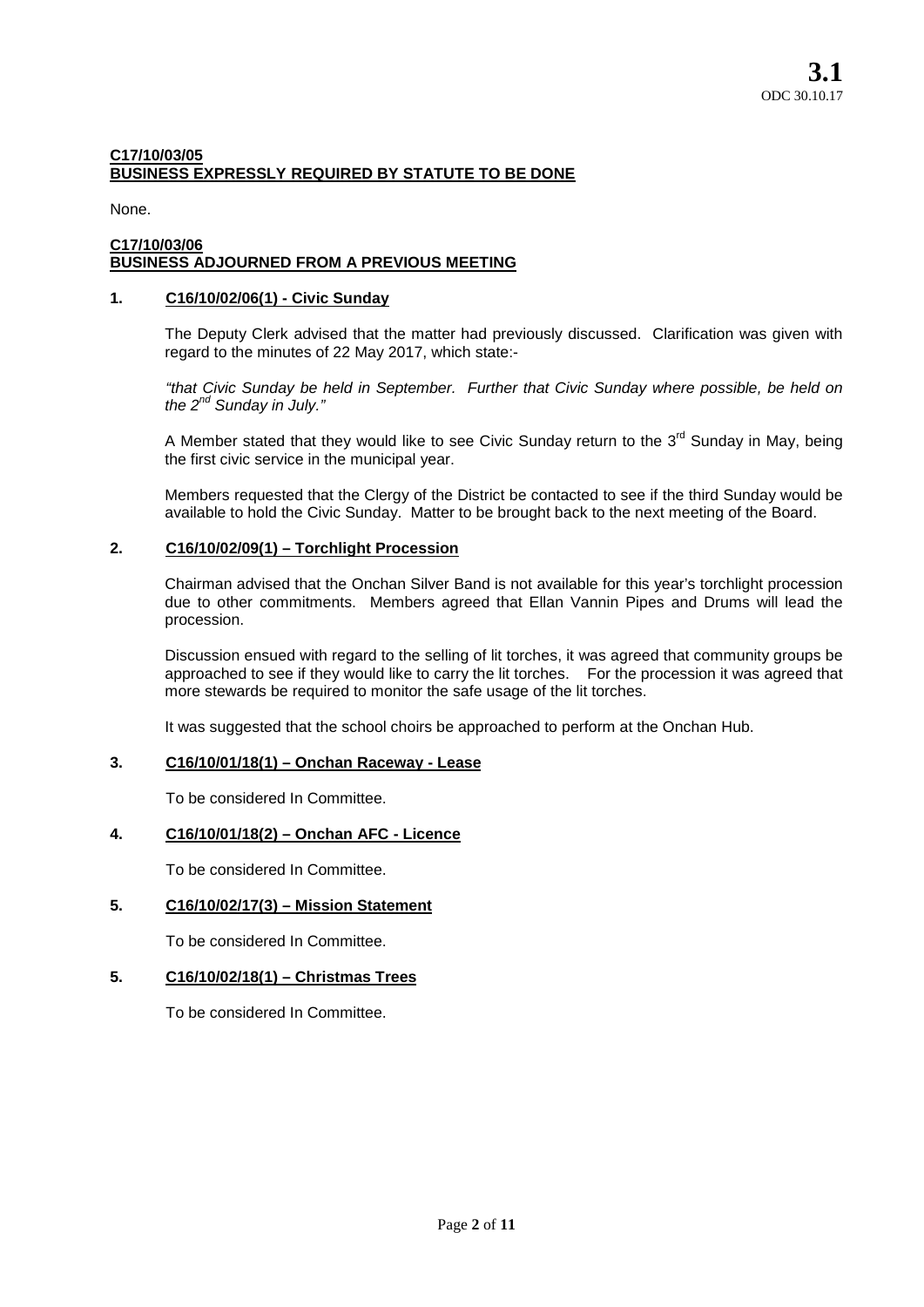## **C17/10/03/07**

## **PLANNING DECISIONS/COMMUNICATIONS FROM THE DEPARTMENT OF INFRASTRUCTURE PLANNING COMMITTEE**

### **1. Plans to the Board**

- **(a)** The following plans were considered by the Board.
	- (i) PA 17/01063 36 King Edward Park, additional use of part of ground floor living space as tourist accommodation.

It was proposed by Mr Crellin, seconded by Mr Cherry, and unanimously **RESOLVED that PA 17/01063 – 36 King Edward Park be recommended for approval.**

(ii) PA 17/01080 – 13 Belgravia Road, creation of garage, the demolition of existing outbuildings and relocation of kitchen doorway.

It was proposed by Mr Crellin, seconded by Mr Cherry, and unanimously **RESOLVED that PA 17/01080 – 13 Belgravia Road be recommended for approval.**

(iii) PA 17/01085 – 29 Fairfield Avenue, creation of hardstanding for vehicle parking to the front of garden of the property.

A Member expressed concern regarding the removal of all the garden area to create the hardstanding

It was proposed by Mr Cherry, seconded by Mr Turton, and unanimously **RESOLVED that PA 17/01085 – 29 Fairfield Avenue that there is no objection to the principle of off-street parking, but created with retention of 50% of the garden in line with the Policy of the Board.**

#### **2. Planning Communications**

None.

## **C17/10/03/08 FINANCE AND GENERAL PURPOSES**

#### **1. 2017/18 Accounts**

To be considered In Committee.

## **2. 2017 Park Income**

To be considered In Committee.

## **3. 2016/17 Audit**

To be considered In Committee.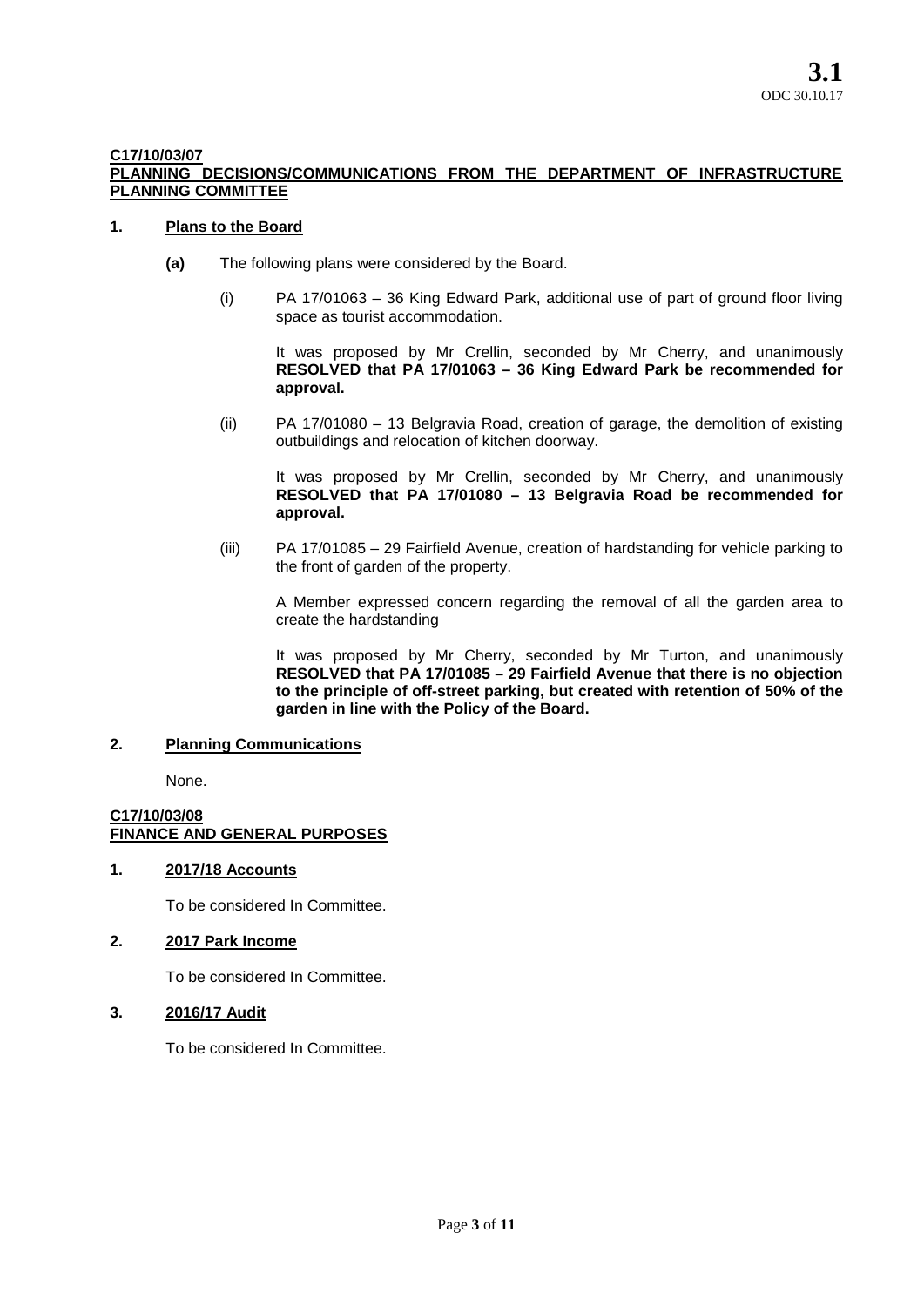## **C17/10/03/09 REPORT FROM THE CLERK OR OTHER OFFICER**

## **1. Changing Local Government Legislation – Consultation**

Consultation issued on the Department of Infrastructure's proposed amendments to the Local Government Act 1985 and other local government legislation. The closing date for consideration of responses is  $4<sup>th</sup>$  December 2017.

In answer to comment, the Deputy Clerk advised that he had some reservations over the consultation, as he felt that the Board were not being presented the legislation, they were only seeing what the Department of Infrastructure would like to do but not what they are going to do by law. He referred to:-

- Implementation of the Select Committee of Tynwald on Local Authorities: Member's Interests.
- Byelaws could be streamlined by going to the Department.
- Suggestion to update the powers of the Department in relation to local authority governance.
- Under section 5 of the Local Government Act 1985 the Department already has power to perform a duty on behalf of the Authority or authorise that duty be passed over to another Local Authority.
- To give the Department any further powers would potentially create the power for the Department itself to create a joint board of Local Authorities and to stipulate the membership what that joint board would do.
- For example, if this Authority took a stance on social housing which the Department do not agree with, then currently it is up to the Department to make a persuasive argument for the Board to change their mind. However, if there is a legislative provision to create a joint board, then the need is removed for the Department to make the persuasive argument.
- Members can make their own submissions individually, and a joint submission as a body corporate.

Members expressed concern over:-

- The formation of legislation to create joint boards.
- That the candidate must remain a resident of the district they represent during the term of their office.
- That Onchan boundary for the district should remain as it stands. They did not agree with the division of the District for the MHK Elections. The Authority did not want to lose their defined boundaries.

The Deputy Clerk stated that under the current legislation as long as you are on an electoral roll somewhere on the Island you could stand for Election to a Local Authority. He did not see the relevance other than at the time of the election, as it this did not affect the function of the individual once they become a Member.

Chairman requested that the Deputy Clerk provide a briefing paper for discussion at the next meeting of the Board.

## **2. Review of Planning – Consultation**

Consultation issued on possible ways of improving the Island's planning system. The closing date for consideration of responses is  $15<sup>th</sup>$  December 2017.

Members requested that the District Surveyor provide a briefing paper for discussion at the meeting of the Board to be held on 27<sup>th</sup> November 2017.

## **3. Communication – Internal and External**

To be considered In Committee.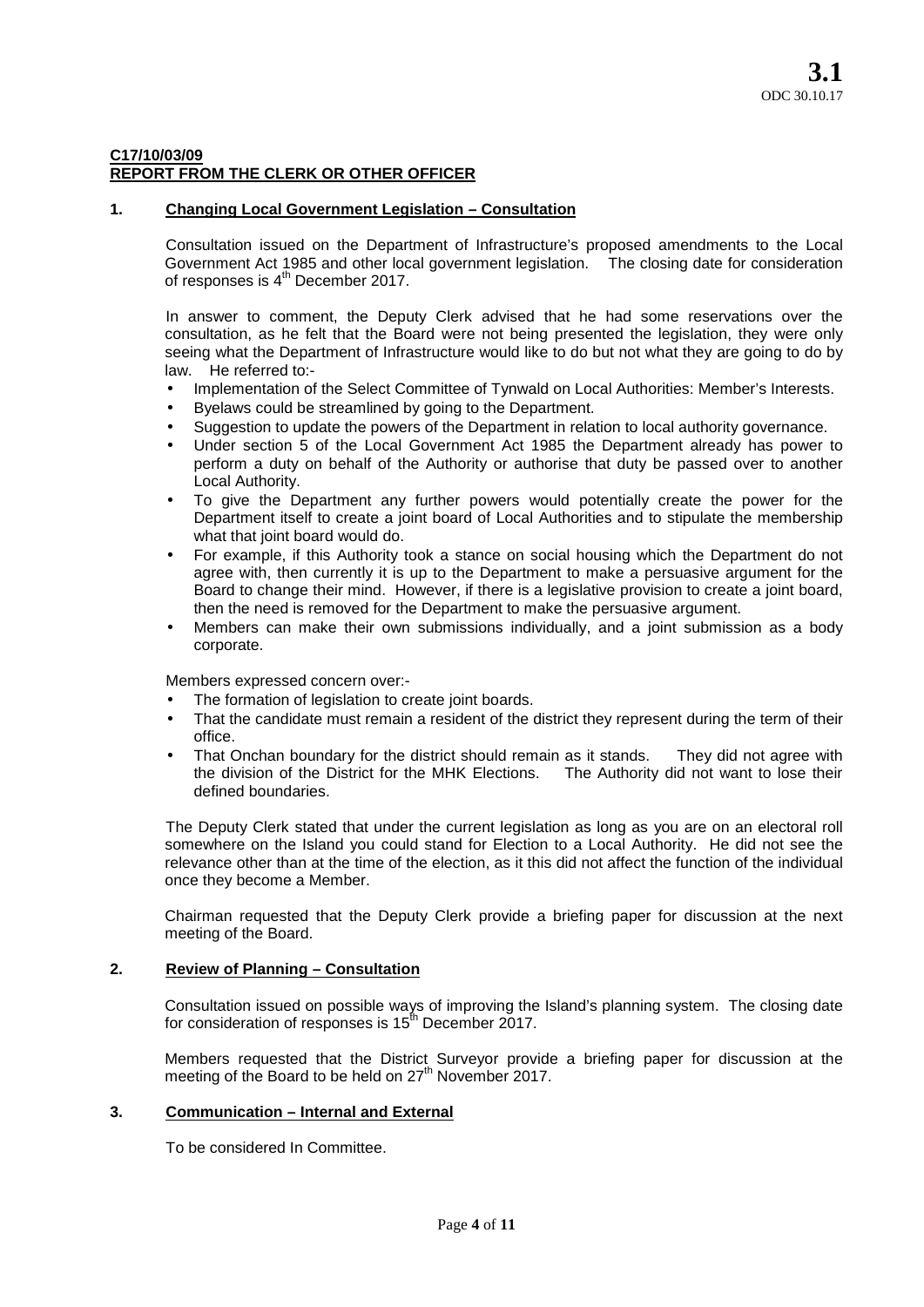### **C17/10/03/10 LETTERS, PETITIONS, MEMORIALS AND OTHER COMMUNICATIONS**

## **1. Department of Infrastructure – Rent Increase 2018/19**

Correspondence received from the Direct of Housing dated  $6<sup>th</sup>$  September 2017 regarding rent increase 2017/18 and the Allowances available from rental income.

### **(a) Rent Increase**

The Commissioners unanimously agreed that there should be no rent increase for their social housing. They believed that the tenants have had minimal pay rises in the last 12 months and had suffered financial hardship.

Members requested that a press release should be issued stating why the Board of Commissioners recommend a 0% increase. The Board felt that they had consistently maintained their stance of 0% increase over the last five years.

#### **(b) Allowances**:

The Deputy Clerk's report dated  $20<sup>th</sup>$  October 2017, having previously been circulated was considered.

In terms of general housing stock, the management allowance stipulated by the Department of Infrastructure is 5.5% of rents receivable. The median for running EPC in the United Kingdom (UK) is £5,200 per unit, and this Authority are only receiving approximately £3,000 in rent and are having to make any shortfall up from general housing rent.

UK providers are receiving £1,300 per unit for administration costs, and £1,780 per unit for maintenance and renewals. This Authority does not receive that amount in allowances, it could be argued that the costs of labour and materials is higher on the Island than it would be in the UK. The financial shortfalls if the UK allowance is applied to Onchan stock are £562,741 for administration and £359,071 for maintenance.

Members agreed that the allowances are a separate issue to the rents. They felt that it was clear that the allowances needed increasing to cover expenditure and running costs.

Members requested that the Deputy Clerk write to the Department of Infrastructure stating that having reviewed the allowances they believed they were inaccurate and should be more in line with the UK counterparts.

Members also requested that a press release be issued.

#### **2. National Service of Remembrance**

Letter of invitation received dated 18<sup>th</sup> October 2017, from the Chief Minister to attend the National Service of Remembrance and R-dedication at the Royal Chapel of St John and the National War Memorial, St Johns. The Chairman indicated his attendance.

#### **3. Alzheimer's Society**

Letter of thanks received  $24<sup>th</sup>$  October 2017 from the Customer Care Administrator of the Alzheimer's Society for the proceeds received from the collection pot on Civic Sunday  $17<sup>th</sup>$ September 2017. *Noted.*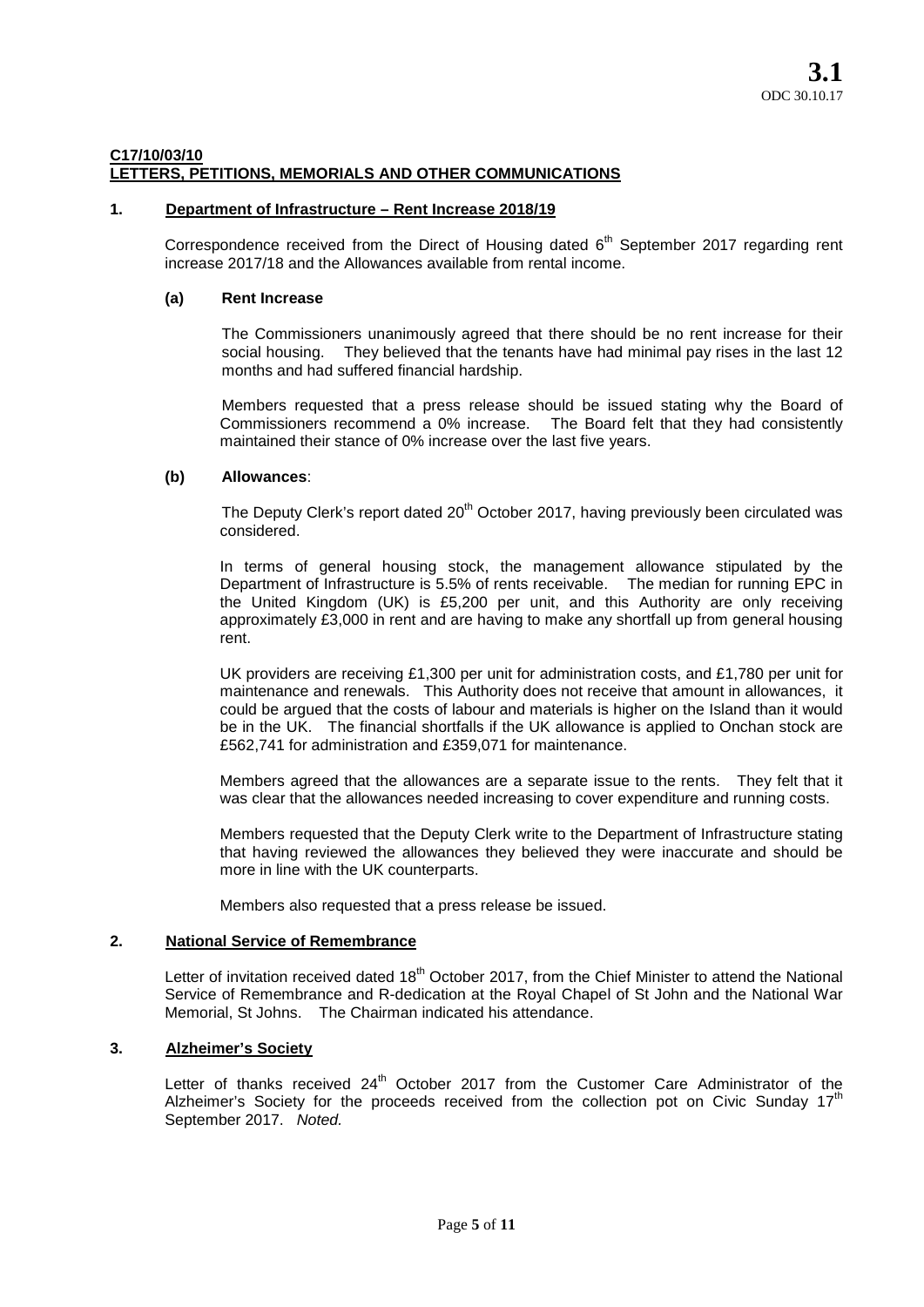## **4. Park Lighting**

To be considered In Committee

## **5. Onchan Park Café**

To be considered In Committee.

### **C17/10/03/11 QUESTIONS**

None.

#### **C17/10/03/12 MOTIONS**

None.

### **C17/10/03/13 ENVIRONMENTAL AND TECHNICAL SERVICES MATTERS**

## **1. Energy from Waste Plant – Gate Fees**

Correspondence received dated 20<sup>th</sup> October 2017 from the Business and Contractors Manager of the Waste Management Unit of the Department of Infrastructure, advising that with effect from 1st April 2018 the Department will be increasing the waste gate fee charges at the Energy from Waste Plant and Wrights Pit North by 4.92%. The domestic waste being charged at £86.95 plus VAT and commercial waste charged at £173.12 per tonne plus VA.T

## **2. Select List of Tenderers – Park Houses/First Avenue**

To be considered In Committee.

#### **C17/10/03/14 PROPERTIES AND AMENITIES MATTERS**

## **1. Housing Allocations**

To be considered In Committee.

#### **C17/10/03/15 CHAIRMAN'S ANNOUNCEMENTS**

## **1. Attendances**

24<sup>th</sup> October – Planning Appeal, PA 16/00859/B – Land adjacent Onchan School

 $27<sup>th</sup>$  October – Visit to the Mayor's Parlour,

Thanks were expressed to The Worshipful the Mayor of Douglas for her hospitality. A reciprocal invitation to be offered before Christmas.

## **2. Dates for the Diary**

- 3<sup>rd</sup> November Local Elections Root and Branch Review
- 7<sup>th</sup> November Commissioners' Surgery
	- o 2.30 p.m. Heywood Court
	- o 6.30 p.m. Onchan Hub
- 9<sup>th</sup> November Eastern Region Political updates Housing Reform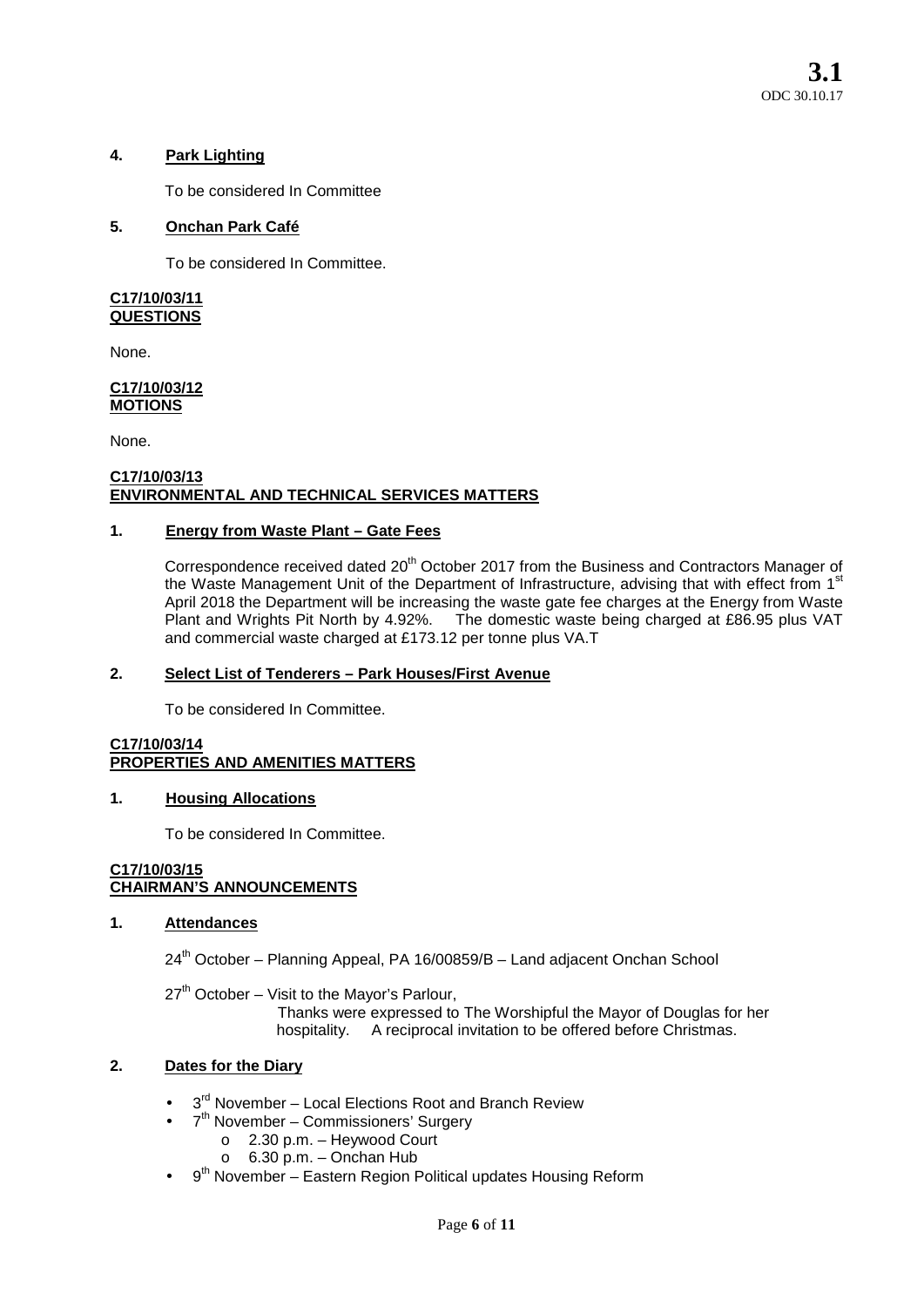- 11<sup>th</sup> November Children's Poppies, St Peters Church Memorial Garden
- $\bullet$  12<sup>th</sup> November Remembrance Day Service and Laying of Wreaths
- 1<sup>st</sup> December Celebration of Christmas, Port St Mary

### **C17/10/03/16 ANY OTHER BUSINESS**

## **1. Apologies**

Due to prior commitments, Commissioner Turton and Commissioner Cherry extended their apologies for Remembrance Weekend. Commissioner Cherry advised that he would be attending other remembrance services. [amended by ODC 13/11/17]

## **2. Groudle View**

In answer to question, the District Surveyor advised that the sign would be removed. However, the site would be monitored and should any further fly tipping occur then the sign would be reinstated.

In answer to comment, the District Surveyor advised that the area concerned is the grassed area where it meets the woodland. Residents are believed to have been tipping grass cuttings in that area.

## 3. Kenyon's Café

The Deputy Clerk advised that a copy of the updated proposed lease of the Hub premises to Kenyon's together with the annotated updated lease showing the changes which have been made in line with the requests by the Board and Kenyon's had been issued, but he had not heard anything back from the Trustees.

The Deputy Clerk was asked to communicate with the Trustees advising that the Board expected the contract to be returned by the end of this week. Further that Deanwood be instructed to market the building for sale.

*The meeting moved to In Committee proceedings at 8.25 p.m.*

#### **C17/10/03/17 MINUTES**

## **1. Staff minutes of the ordinary meeting held on Monday 16th October 2017**

The following matter was considered in committee and transferred to the public domain.

The staff minutes of the ordinary meeting held on Monday 16<sup>th</sup> October 2017, copies of which having previously been circulated, were considered.

It was proposed by Mr Macfarlane, seconded by Mr Turton and unanimously **RESOLVED that the minutes be agreed as a correct record of proceedings and be signed by the Chairman.**

Messrs Cherry, Crellin and Miss Williams did not cast a vote as they were not present at the meeting.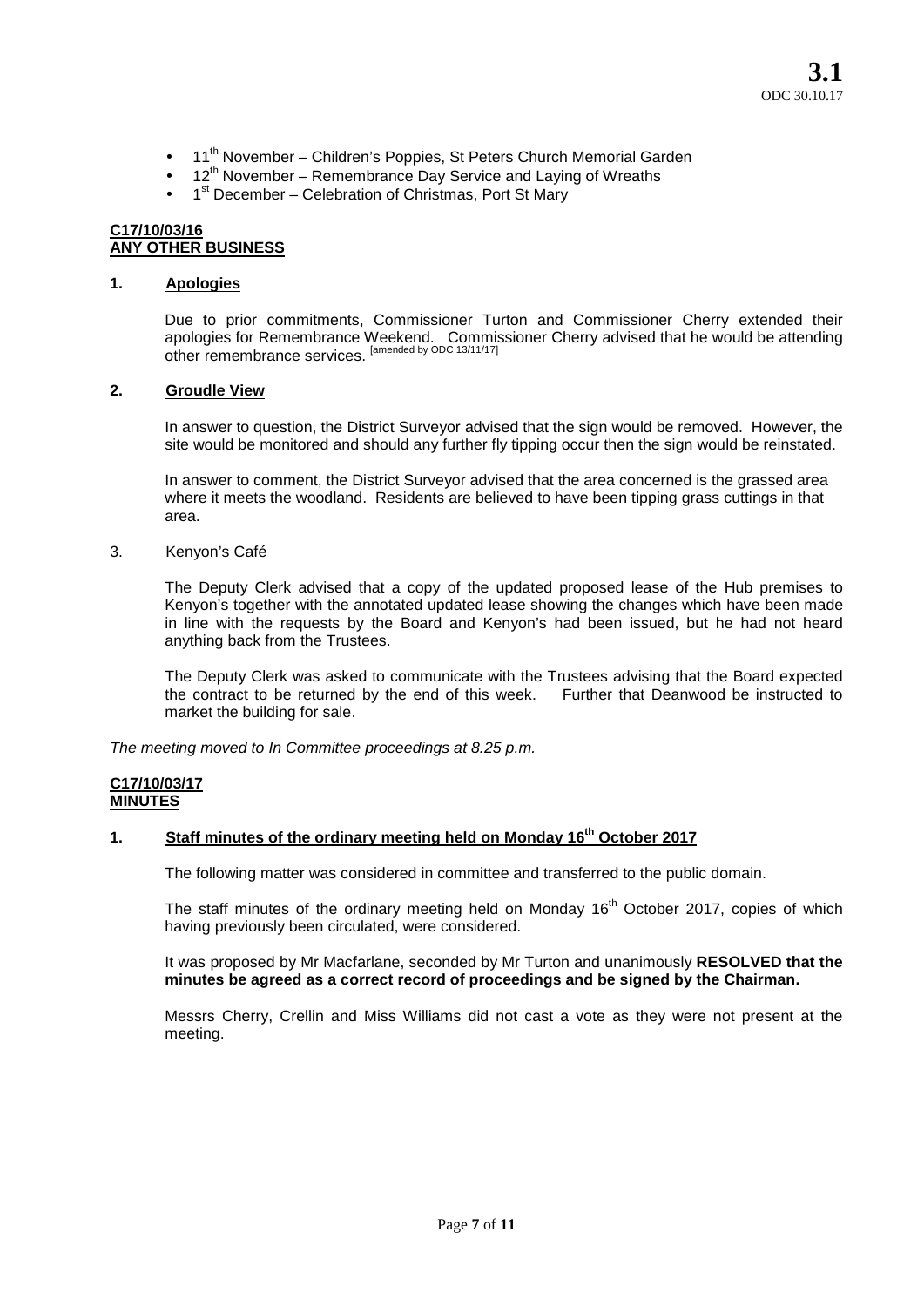## **C17/10/03/18 BUSINESS ADJOURNED FROM A PREVIOUS MEETING**

### **1. C16/10/01/18(1) – Onchan Raceway - Lease C16/10/01/18(2) – Onchan AFC - Licence**

The following matter was considered in committee and transferred to the public domain.

The Deputy Clerk confirmed that Members had asked for the lease for Onchan Raceway and the licence for Onchan AFC to be circulated for their information.

The Chairman commented that Onchan Raceway were looking for an early decision regarding the renewal of the lease.

The Deputy Clerk advised that the lease and licence expire through the effluxion of time in September 2018.

Discussion turned to the document "The Future of Onchan Park: Report on the future provision of community services at Onchan Park". A Member confirmed that three items had been taken from the document for the relevant investigations for inclusion in the budget setting for the next financial year, being the installation of a lift at Views Restaurant, new kiddie cars and track extension and replacement of the crazy golf course. The rest of the document had been held over for further consideration at a later date.

The Deputy Clerk informed Members that any redevelopment of the stadium area would be of significant expense and Members would need to decide if they wish to proceed further with the investigation.

A Member commented that until the Board had made a decision they would be unable to review the lease.

A further Member commented that the document had been released as a consultation document and, at this point in time, the Board had not had an opportunity to discuss the document fully.

The Deputy Clerk suggested that legal advice be sought with regard to the timeline for potential renewal, as it is possible that the Board may need to have made a firm decision by no later than 6 months prior to the expiry of the lease.

The Chairman requested that the Deputy Clerk write a suitable letter to the tenant.

It was further agreed that an extraordinary meeting be arranged to move the consultation forward, as a separate meeting, to discuss the future of Onchan Park.

Commissioner Turton asked that the document be recirculated.

## **3. C16/10/02/17(3) – Mission Statement**

The following matter was considered in committee and transferred to the public domain.

After a brief discussion, it was agreed not to progress the matter further at this time.

## **4. C16/10/02/18(1) – Christmas Trees**

The following matter was considered in committee and transferred to the public domain.

After a brief discussion, it was agreed that the status quo in respect of the decision to ask for a contribution to the little Christmas Trees be retained.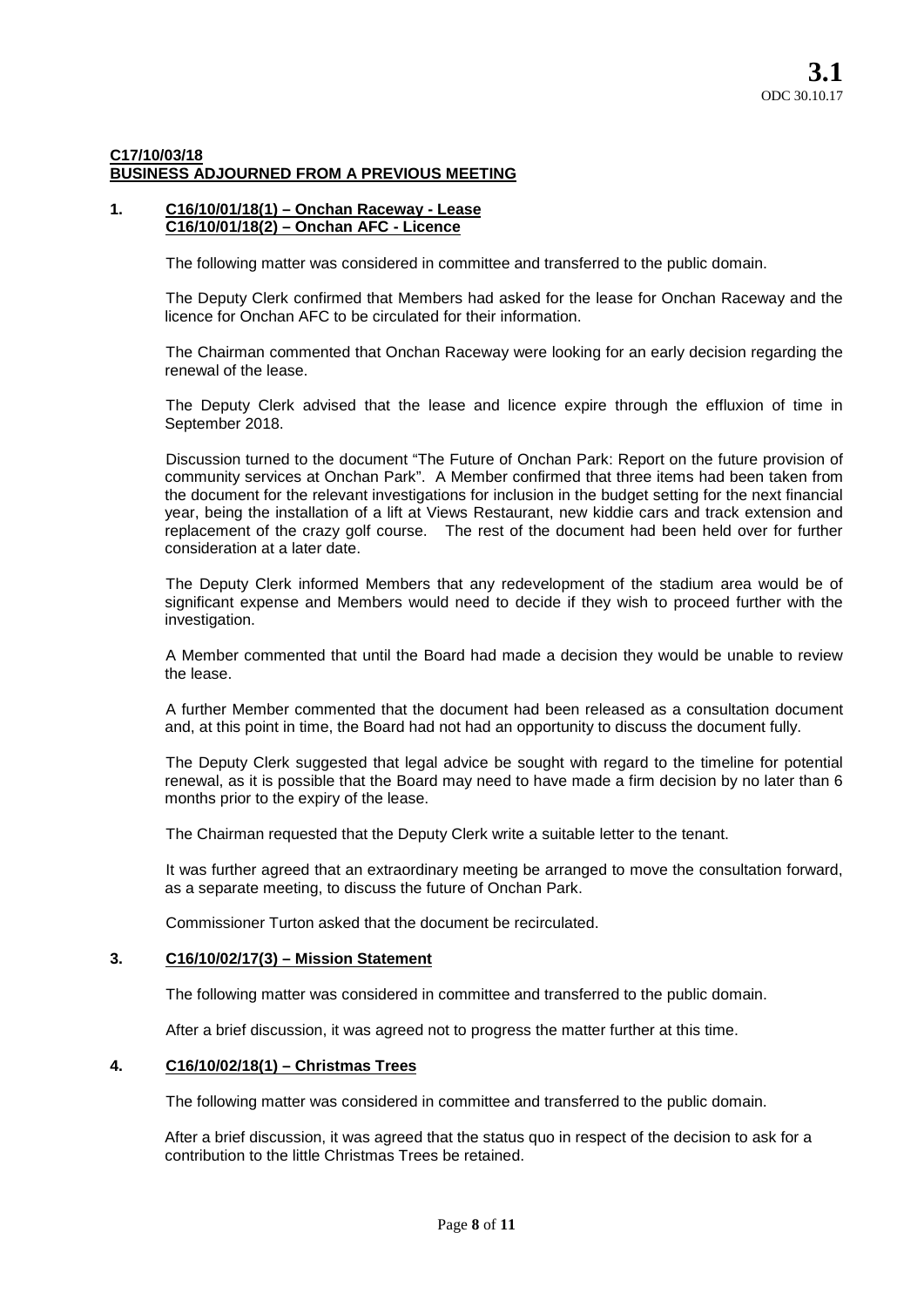### **C17/10/03/19 FINANCE AND GENERAL PURPOSES**

### **1. 2017/18 Accounts**

The following matter was considered in committee and transferred to the public domain.

The 2017/18 Accounts for the second quarter to  $30<sup>th</sup>$  September 2017, having previously been circulated were considered.

The Interim Finance Manager explained the change in layout of the accounts and went through differentials within the rate borne expenditure as follows:-

- o Salary Increases and changes to senior management posts.
- o Surveyor's Department, higher income than budgeted for due to an increase in building regulation fees being received.
- o Leisure and Amenities Increase in Park Income.
- o Works and Cleansing increase in income due to all commercial properties being let. There has been an increase on the budget expenditure due to the refurbishment of Willow House.

The Interim Finance Manager reassured Members that the position is similar to last quarter.

In answer to enquiry, the Interim Finance Manager advised that the additional timers for the street lights would show in the accounts for the third quarter.

- Non Rate Borne Expenditure
	- o The voids have had quite high in expenditure but are reducing significantly as the year progresses.
	- o The deficit in income received for Elderly Persons Housing Complexes was due to the changes instigated by the Department of Infrastructure, these had not been included in the budget.

## **2. 2017 Park Income**

The following matter was considered in committee and transferred to the public domain.

Report of the Interim Finance Manager, dated 1<sup>st</sup> October 2017, having previously been circulated was considered and noted.

The Interim Finance Manager reported that the income from Onchan Park had increased on the previous year, the difference being reflected in the introduction of the play all day wristband system.

## **3. 2016/17 Audit**

The following matter was considered in committee and transferred to the public domain.

The Interim Finance Manager advised that there had been a number of queries which were in the process of being resolved. He had informed the Department of Infrastructure that the Audit would not meet the deadline, and hoped it would be submitted by the end of the week depending on any other queries being received.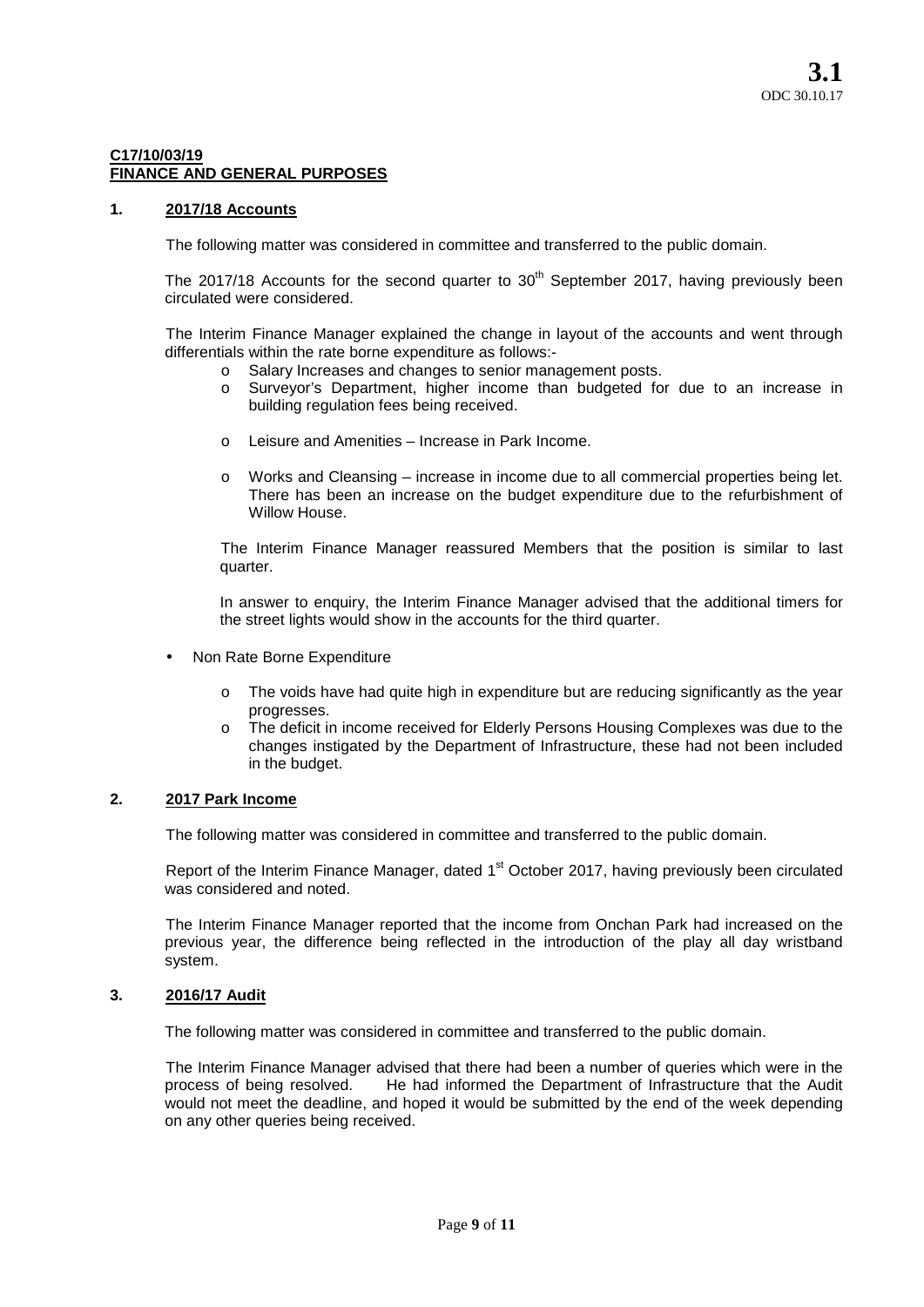## **C17/10/03/20 REPORT FROM THE CLERK OR OTHER OFFICER**

## **1. Communication – Internal and External**

The following matter was considered in committee and transferred to the public domain.

The Chairman advised that communications which have left the Authority by various means, letter, verbally, social media, to one extent or another have caused problems. Members and Officers verbally, social media, to one extent or another have caused problems. should all understand where the boundaries are and what should not be communicated.

The Chairman asked that if Commissioners make comments as individuals, or individual commissioners, they must be clear that this is the case, and they are not speaking on behalf of Onchan District Commissioners.

The Chairman confirmed that any formal statement of the Board would be communicated by the Chairman of the Authority or as delegated by the Chairman.

A Member stated that each Member was an individual, and as individuals they were all accountable. Having guidance is very good, but again it is guidance, there is no way we can bind one or all of us to anything. Each Member has a right as an individual to make a statement if they believe the statement is correct and justified. <sup>[amended by ODC 13/11/17]</sup>

### **C17/10/03/21 LETTERS, PETITIONS, MEMORIALS AND OTHER COMMUNICATIONS**

#### **1. Park Lighting**

The following matter was considered in committee and transferred to the public domain.

The Deputy Clerk advised of correspondence which has been received from the tenants of Views Restaurant who were looking for additional lighting on the public walkways.

A Member stated that for this year it would be a quick fix to place festoon lighting along the pathways.

Members agreed that the District Surveyor investigate the installation of festoon lighting, and that they be erected as soon as possible. Further that costings be investigate for budget setting for the next financial year.

## **2. Onchan Park Café**

The following matter was considered in committee and transferred to the public domain.

Correspondence received dated 24<sup>th</sup> October 2017 from Onchan Park Café Ltd, having previously been circulated was considered.

A Member requested that a qualified professional review the boating lake as to whether damage would be caused.

In answer to comment the Deputy Clerk stated that there was difficulty with the lease as it was deficient in several ways and there were ongoing discussions with the tenants regarding resolution.